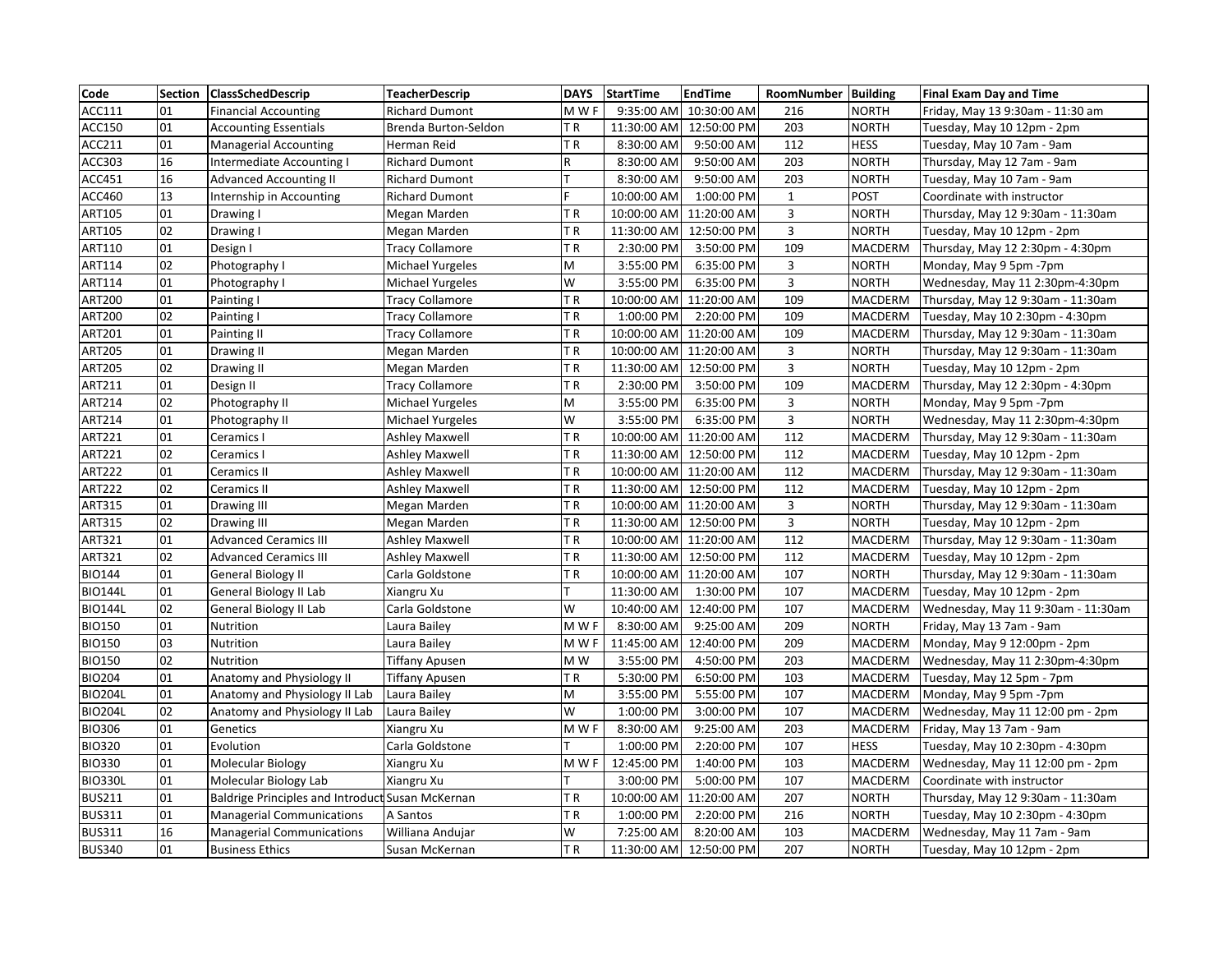| BUS340H        | H1 | <b>Business Ethics - Honors</b>                         | Michael Wolter         | $\mathsf R$ | 7:00:00 PM              | 8:00:00 PM              | 112          | <b>HESS</b>    | Thursday, May 12 7:30pm - 9:30pm   |
|----------------|----|---------------------------------------------------------|------------------------|-------------|-------------------------|-------------------------|--------------|----------------|------------------------------------|
| <b>BUS411</b>  | 16 | <b>Business Policy Seminar</b>                          | Karen Gordon           | W           | 5:30:00 PM              | 6:50:00 PM              | 216          | <b>MACDERM</b> | Wednesday, May 11 5pm - 7pm        |
| <b>BUS411H</b> | H1 | <b>Business Policy Seminar - Honors Tiffany Hoxie</b>   |                        | т           | 8:30:00 AM              | 9:50:00 AM              | 209          | <b>NORTH</b>   | Tuesday, May 10 7am - 9am          |
| CHM116         | 01 | <b>General Chemistry II</b>                             | Kenneth Borowski       | TR          | 11:30:00 AM             | 12:50:00 PM             | 209          | MACDERM        | Tuesday, May 10 12pm - 2pm         |
| <b>CHM116L</b> | 02 | General Chemistry II Lab                                | Kenneth Borowski       | $\mathsf R$ | 1:50:00 PM              | 3:50:00 PM              | 207          | MACDERM        | Thursday, May 12 2:30pm - 4:30pm   |
| <b>CHM116L</b> | 01 | General Chemistry II Lab                                | Kenneth Borowski       | T           | 1:50:00 PM              | 3:50:00 PM              | 207          | MACDERM        | Tuesday, May 10 2:30pm - 4:30pm    |
| <b>CHM206</b>  | 01 | <b>Organic Chemistry II</b>                             | Nirupama Nigam         | ${\sf R}$   | 2:30:00 PM              | 3:50:00 PM              | 103          | <b>MACDERM</b> | Thursday, May 12 2:30pm - 4:30pm   |
| <b>CHM206L</b> | 01 | Organic Chemistry II Lab                                | Nirupama Nigam         | $\mathsf R$ | 4:00:00 PM              | 6:50:00 PM              | 107          | MACDERM        | Thursday, May 12 5pm - 7pm         |
| <b>CHS236</b>  | 01 | Home, School and Community                              | Elsa Jones             | M W F       | 12:45:00 PM             | 1:40:00 PM              | 212          | <b>NORTH</b>   | Wednesday, May 11 12:00 pm - 2pm   |
| CHS490         | 13 | Capstone: Field Experience                              | Elsa Jones             | М           | 2:50:00 PM              | 3:45:00 PM              | 215          | <b>NORTH</b>   | Monday, May 9 2:30pm-4:30 pm       |
| CIS110         | 07 | Digital Skills for College and Care Marya DiPerna       |                        | M W F       | 8:30:00 AM              | 9:25:00 AM              | 216          | <b>HESS</b>    | Friday, May 13 7am - 9am           |
| CIS110         | 06 | Digital Skills for College and Care Stephanie DelFranco |                        | M W F       | 11:45:00 AM             | 12:40:00 PM             | 109          | <b>HESS</b>    | Monday, May 9 12:00pm - 2pm        |
| CIS110         | 04 | Digital Skills for College and Care Linda Casella       |                        | M W F       | 11:45:00 AM             | 12:40:00 PM             | 216          | <b>HESS</b>    | Monday, May 9 12:00pm - 2pm        |
| CIS110         | 05 | Digital Skills for College and Care Linda Casella       |                        | M W F       | 10:40:00 AM             | 11:35:00 AM             | 216          | <b>HESS</b>    | Monday, May 9 9:30am - 11:30am     |
| CIS110         | 01 | Digital Skills for College and Care Dawn Poindexter     |                        | ΤR          | 1:00:00 PM              | 2:20:00 PM              | 109          | <b>HESS</b>    | Tuesday, May 10 2:30pm - 4:30pm    |
| CIS110         | 03 | Digital Skills for College and Care Paul Bourassa       |                        | TR          | 5:30:00 PM              | 6:50:00 PM              | 109          | <b>HESS</b>    | Tuesday, May 12 5pm - 7pm          |
| CIS216         | 16 | <b>Programming Principles</b>                           | Franklin Orellana      | M W         | 3:55:00 PM              | 4:50:00 PM              | $\mathbf{1}$ | <b>POST</b>    | Wednesday, May 11 2:30pm-4:30pm    |
| <b>CIS250</b>  | 01 | <b>Advanced Excel</b>                                   | Nateysha Poindexter    | ΤR          | 2:30:00 PM              | 3:50:00 PM              | 216          | <b>HESS</b>    | Thursday, May 12 2:30pm - 4:30pm   |
| CIS311         | 01 | Technical Writing in Computer In Rosemary Atchison      |                        | ΤR          | 2:30:00 PM              | 3:50:00 PM              | 109          | <b>HESS</b>    | Thursday, May 12 2:30pm - 4:30pm   |
| <b>CIS337</b>  | 01 | Networking in Business                                  | Nateysha Poindexter    | TR          | 1:00:00 PM              | 2:20:00 PM              | 216          | <b>HESS</b>    | Tuesday, May 10 2:30pm - 4:30pm    |
| <b>CIS450</b>  | 16 | Seminar in Computer Informatio Antonio Evertez          |                        | M W         | 5:00:00 PM              | 5:55:00 PM              | 109          | <b>HESS</b>    | Monday, May 9 5pm -7pm             |
| COM107         | 01 | Introduction to Communication Maxwell McGee             |                        | M W F       | 9:35:00 AM              | 10:30:00 AM             | 203          | MACDERM        | Friday, May 13 9:30am - 11:30 am   |
| COM107         | 05 | Introduction to Communication Natalia Pena              |                        | M W F       | 11:45:00 AM             | 12:40:00 PM             | 216          | <b>NORTH</b>   | Monday, May 9 12:00pm - 2pm        |
| COM107         | 06 | Introduction to Communication   Maxwell McGee           |                        | M W F       | 10:40:00 AM 11:35:00 AM |                         | 203          | <b>NORTH</b>   | Monday, May 9 9:30am - 11:30am     |
| COM107         | 04 | Introduction to Communication Stephanie Mattera         |                        | ΤR          | 2:30:00 PM              | 3:50:00 PM              | 107          | <b>NORTH</b>   | Thursday, May 12 2:30pm - 4:30pm   |
| COM107         | 03 | Introduction to Communication   Loumarie Rodriguez      |                        | TR          | 11:30:00 AM             | 12:50:00 PM             | 216          | MACDERM        | Tuesday, May 10 12pm - 2pm         |
| COM107         | 02 | Introduction to Communication   Loumarie Rodriguez      |                        | TR          | 1:00:00 PM              | 2:20:00 PM              | 203          | MACDERM        | Tuesday, May 10 2:30pm - 4:30pm    |
| <b>COM107H</b> | H1 | Introduction to Communication - Caitlin Grant           |                        | ΤR          | 2:30:00 PM              | 3:50:00 PM              | 208          | <b>NORTH</b>   | Thursday, May 12 2:30pm - 4:30pm   |
| COM201         | 01 | <b>Communication Theory</b>                             | Margaret DiMauro       | WF          | 10:40:00 AM             | 11:35:00 AM             | 207          | <b>NORTH</b>   | Wednesday, May 11 9:30am - 11:30am |
| <b>COM207</b>  | 01 | Fundamentals of Professional PreJason Forsyth           |                        | M W F       | 10:40:00 AM 11:35:00 AM |                         | 216          | <b>MACDERM</b> | Monday, May 9 9:30am - 11:30am     |
| COM324         | 01 | Persuasion                                              | Kellie Lambert         | TR          |                         | 10:00:00 AM 11:20:00 AM | 203          | <b>NORTH</b>   | Thursday, May 12 9:30am - 11:30am  |
| COM335         | 01 | <b>Group Communication</b>                              | Jason Forsyth          | M W F       | 9:35:00 AM              | 10:30:00 AM             | 203          | <b>NORTH</b>   | Friday, May 13 9:30am - 11:30 am   |
| COM340         | 16 | Social Media Management                                 | Kellie Lambert         | $\mathsf R$ |                         | 11:30:00 AM 12:50:00 PM | 116          | MACDERM        | Thursday, May 12 12pm - 2pm        |
| COM341         | 01 | Media Literacy                                          | Margaret DiMauro       | M W F       | 11:45:00 AM 12:40:00 PM |                         | 208          | <b>NORTH</b>   | Monday, May 9 12:00pm - 2pm        |
| <b>COM378</b>  | 79 | Organizational Communication Andrew Parzyck             |                        | T           | 11:30:00 AM             | 12:50:00 PM             | $\mathbf{1}$ | <b>POST</b>    | Tuesday, May 10 12pm - 2pm         |
| COM450         | 16 | Advanced Seminar in Communic Margaret DiMauro           |                        | M W         | 12:45:00 PM             | 1:40:00 PM              | 208          | <b>NORTH</b>   | Wednesday, May 11 12:00 pm - 2pm   |
| CRJ101         | 16 | Introduction to Criminal Justice Christopher Edson      |                        | т           | 10:00:00 AM             | 11:20:00 AM             | 109          | <b>NORTH</b>   | Tuesday, May 10 9:30am - 11:30 am  |
| CRJ101         | 01 | Introduction to Criminal Justice   Charlene Shepard     |                        | W           | 6:05:00 PM              | 9:05:00 PM              | 107          | <b>HESS</b>    | Wednesday, May 11 7:30pm - 9:30pm  |
| CRJ102         | 01 | Introduction to Law Enforcemen Amanda Nardozzi          |                        | M W F       | 9:35:00 AM              | 10:30:00 AM             | 107          | <b>NORTH</b>   | Friday, May 13 9:30am - 11:30 am   |
| <b>CRJ180</b>  | 01 | Forensic Science I                                      | Lisa Ragaza            | M           | 6:05:00 PM              | 9:10:00 PM              | 209          | <b>MACDERM</b> | Monday, May 9 7:30pm - 9:30pm      |
| <b>CRJ180L</b> | 01 | Forensic Science Lab                                    | Lisa Ragaza            | M           | 6:05:00 PM              | 9:10:00 PM              | 207          | MACDERM        | Monday, May 9 7:30pm - 9:30pm      |
| <b>CRJ200</b>  | 16 | Race, Ethnicity and Crime                               | Lawrence Hunter        | $\mathsf R$ | 11:30:00 AM             | 12:50:00 PM             | 112          | <b>NORTH</b>   | Thursday, May 12 12pm - 2pm        |
| <b>CRJ200</b>  | 01 | Race, Ethnicity and Crime                               | Stephanie Ciaffaglione |             | 5:30:00 PM              | 8:20:00 PM              | 116          | <b>MACDERM</b> | Tuesday, May 12 5pm - 7pm          |
| <b>CRJ201</b>  | 01 | Juvenile Justice                                        | Amanda Nardozzi        | M W F       |                         | 10:40:00 AM 11:35:00 AM | 107          | <b>NORTH</b>   | Monday, May 9 9:30am - 11:30am     |
| <b>CRJ215</b>  | 01 | <b>Institutional Corrections</b>                        | Kevin Markey           | M W F       | 10:40:00 AM 11:35:00 AM |                         | 109          | <b>NORTH</b>   | Monday, May 9 9:30am - 11:30am     |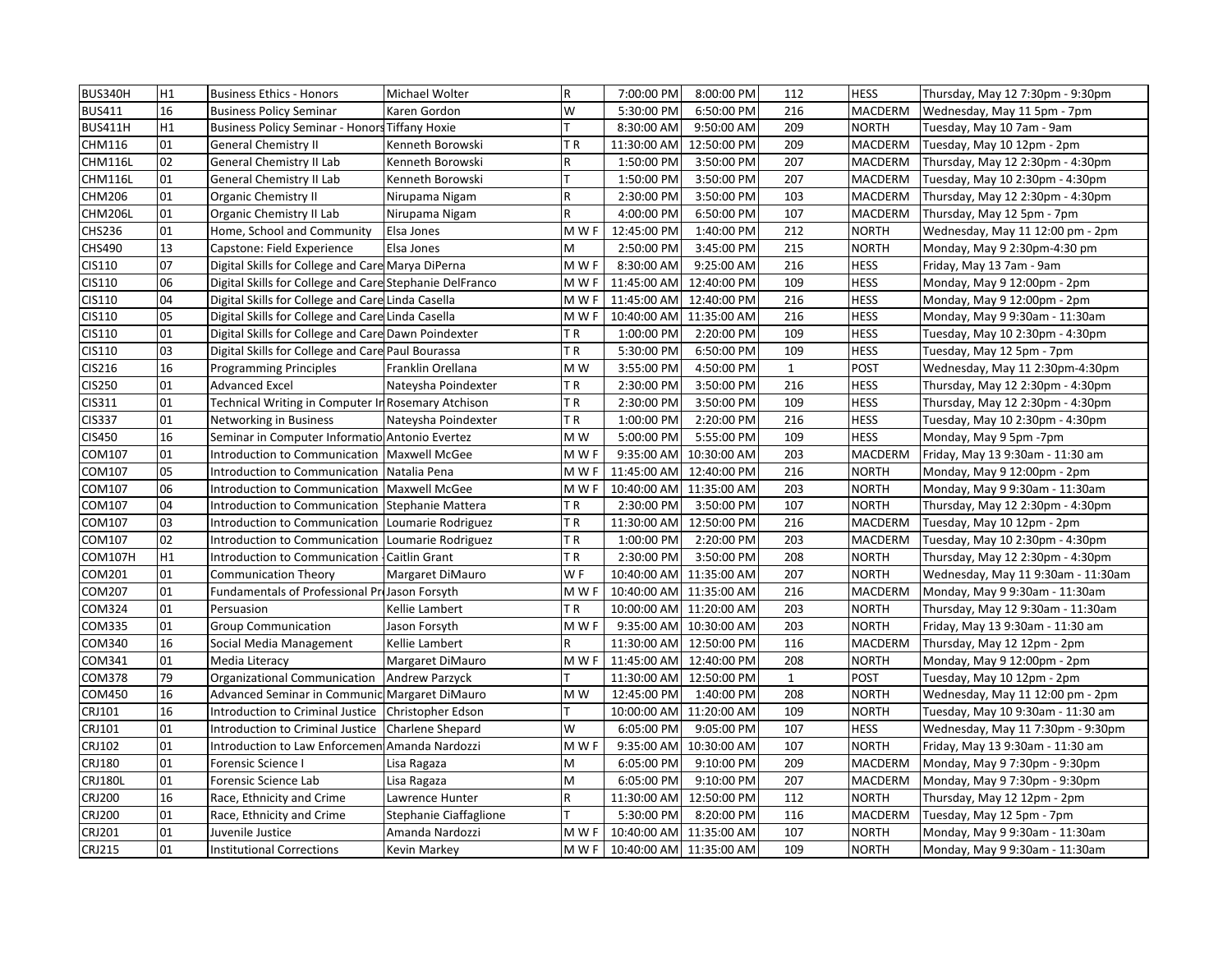| CRJ302         | 01             | Criminal Procedure                                          | Tashun Bowden-Lewis      | T.             | 5:30:00 PM  | 8:20:00 PM              | 216 | <b>NORTH</b>   | Tuesday, May 12 5pm - 7pm           |
|----------------|----------------|-------------------------------------------------------------|--------------------------|----------------|-------------|-------------------------|-----|----------------|-------------------------------------|
| CRJ311         | 01             | Effective Communication for CrinTerri Johnson               |                          | TR             | 1:00:00 PM  | 2:20:00 PM              | 203 | <b>NORTH</b>   | Tuesday, May 10 2:30pm - 4:30pm     |
| <b>CRJ332</b>  | 16             | White-Collar Crime                                          | Christopher Edson        | R              |             | 10:00:00 AM 11:20:00 AM | 109 | <b>NORTH</b>   | Thursday, May 12, 9:30am - 11:30 am |
| CRJ355         | 01             | Research Methods in Criminal Ju Kevin Markey                |                          | M W F          |             | 9:35:00 AM 10:30:00 AM  | 216 | MACDERM        | Friday, May 13 9:30am - 11:30 am    |
| CRJ402         | 01             | Comparative Criminal Justice                                | Roderick Porter          | R              | 5:30:00 PM  | 8:20:00 PM              | 216 | <b>NORTH</b>   | Thursday, May 12 7:30pm - 9:30pm    |
| <b>CRJ405</b>  | 16             | Advanced Seminar in Criminal Ju Kevin Markey                |                          | R              | 1:00:00 PM  | 2:20:00 PM              | 216 | MACDERM        | Thursday, May 12 2:30pm - 4:30pm    |
| CTC101         | 02             | College Success Seminar                                     | Joseph Marino            | ΤR             | 4:00:00 PM  | 5:20:00 PM              | 203 | <b>NORTH</b>   | Thursday, May 12 5pm - 7pm          |
| CTC101         | 01             | College Success Seminar                                     | Theresa Wilson           | TR             | 8:30:00 AM  | 9:50:00 AM              | 107 | <b>NORTH</b>   | Tuesday, May 10 7am - 9am           |
| CTC301         | 02             | Professional Success Seminar                                | Christopher Lacilla      | TR             | 2:30:00 PM  | 3:50:00 PM              | 112 | <b>HESS</b>    | Thursday, May 12 2:30pm - 4:30pm    |
| CTC301         | 01             | <b>Professional Success Seminar</b>                         | Roberto Mucciacciaro     | TR             | 7:00:00 AM  | 8:20:00 AM              | 112 | <b>HESS</b>    | Thursday, May 12 7am - 9am          |
| CTC301         | 05             | Professional Success Seminar                                | Carissa Mastroianni      | TR             |             | 10:00:00 AM 11:20:00 AM | 209 | <b>MACDERM</b> | Thursday, May 12 9:30am - 11:30am   |
| CTC301         | 04             | Professional Success Seminar                                | <b>David Scrivines</b>   | TR             | 1:00:00 PM  | 2:20:00 PM              | 107 | <b>NORTH</b>   | Tuesday, May 10 2:30pm - 4:30pm     |
| <b>CTC301H</b> | H <sub>2</sub> | Professional Success Seminar - HRichard Montanaro           |                          | TR             |             | 10:00:00 AM 11:20:00 AM | 208 | <b>NORTH</b>   | Thursday, May 12 9:30am - 11:30am   |
| ECO201         | 16             | Macroeconomics                                              | Robert Brooks            | M W            | 7:25:00 AM  | 8:20:00 AM              | 216 | MACDERM        | Monday, May 9 7am-9am               |
| ECO201         | 01             | Macroeconomics                                              | <b>Stephen Harding</b>   | ΤR             |             | 10:00:00 AM 11:20:00 AM | 216 | MACDERM        | Thursday, May 12 9:30am - 11:30am   |
| ECO202         | 16             | <b>Microeconomics</b>                                       | Raju Sinha               | M W            | 12:45:00 PM | 1:40:00 PM              | 112 | <b>HESS</b>    | Wednesday, May 11 12:00 pm - 2pm    |
| EGM100         | 01             | <b>History of Gaming</b>                                    | Roger Caramanica         | ΤR             |             | 10:00:00 AM 11:20:00 AM | 201 | <b>DRUB</b>    | Thursday, May 12 9:30am - 11:30am   |
| EGM102         | 01             | Introduction to Esports Manager Jonathan Martin             |                          | M W F          |             | 10:40:00 AM 11:35:00 AM | 201 | <b>DRUB</b>    | Monday, May 9 9:30am - 11:30am      |
| <b>EMH101</b>  | 01             | Introduction to Emergency Mana David Jannetty               |                          | M W F          |             | 11:45:00 AM 12:40:00 PM | 112 | <b>HESS</b>    | Monday, May 9 12:00pm - 2pm         |
| <b>EMH220</b>  | 01             | <b>Public Health Emergency Prepart David Jannetty</b>       |                          | TR             |             | 10:00:00 AM 11:20:00 AM | 203 | <b>MACDERM</b> | Thursday, May 12 9:30am - 11:30am   |
| <b>EMH301</b>  | 01             | Disaster Planning and Preparedn Adam Rinko                  |                          | TR             | 8:30:00 AM  | 9:50:00 AM              | 216 | MACDERM        | Tuesday, May 10 7am - 9am           |
| <b>EMH340</b>  | 01             | Introduction to Emergency RespoHenry Paszczuk               |                          | W              | 6:05:00 PM  | 9:05:00 PM              | 112 | <b>HESS</b>    | Wednesday, May 11 7:30pm - 9:30pm   |
| <b>EMH370</b>  | 01             | Response to Weapons of Mass D Richard Hally                 |                          | R              | 5:30:00 PM  | 8:20:00 PM              | 216 | MACDERM        | Thursday, May 12 7:30pm - 9:30pm    |
| EMH490H        | H <sub>1</sub> | <b>Emergency Planning Project</b>                           | <b>Richard Hally</b>     | т              | 5:30:00 PM  | 8:20:00 PM              | 216 | MACDERM        | Tuesday, May 12 5pm - 7pm           |
| <b>ENG110</b>  | 02             | College Writing                                             | Christine Shugrue        | M W F          |             | 9:35:00 AM 10:30:00 AM  | 209 | <b>MACDERM</b> | Friday, May 13 9:30am - 11:30 am    |
| <b>ENG110</b>  | 01             | College Writing                                             | Kiera Smith              | M W F          |             | 10:40:00 AM 11:35:00 AM | 209 | <b>MACDERM</b> | Monday, May 9 9:30am - 11:30am      |
| <b>ENG110</b>  | 03             | <b>College Writing</b>                                      | Nicholas Graham          | ΤR             | 1:00:00 PM  | 2:20:00 PM              | 209 | <b>NORTH</b>   | Tuesday May 10, 2:30pm-4:30pm       |
| <b>ENG130</b>  | 03             | Literature and Composition                                  | Cassandra Cammarata      | WF             |             | 11:45:00 AM 12:40:00 PM | 209 | <b>NORTH</b>   | Friday, May 13 12:00pm - 2pm        |
| <b>ENG130</b>  | 02             | Literature and Composition                                  | <b>Eric Berthel</b>      | M W F          | 8:30:00 AM  | 9:25:00 AM              | 207 | <b>NORTH</b>   | Friday, May 13 7am - 9am            |
| <b>ENG130</b>  | 05             | Literature and Composition                                  | Cassandra Cammarata      | W <sub>F</sub> |             | 9:35:00 AM 10:30:00 AM  | 207 | <b>NORTH</b>   | Friday, May 13 9:30am - 11:30 am    |
| <b>ENG130</b>  | 01             | Literature and Composition                                  | Mary Donnarumma-Sharnick | TR             |             | 10:00:00 AM 11:20:00 AM | 216 | <b>NORTH</b>   | Thursday, May 12 9:30am - 11:30am   |
| <b>ENG130</b>  | 08             | Literature and Composition                                  | Nicholas Graham          | TR             |             | 11:30:00 AM 12:50:00 PM | 109 | <b>NORTH</b>   | Tuesday, May 10 12pm - 2pm          |
| <b>ENG130</b>  | 07             | Literature and Composition                                  | Kristin Santa Maria      | ΤR             | 1:00:00 PM  | 2:20:00 PM              | 109 | <b>NORTH</b>   | Tuesday, May 10 2:30pm - 4:30pm     |
| <b>ENG130</b>  | 04             | Literature and Composition                                  | Elizabeth Hanna          | ΤR             | 8:30:00 AM  | 9:50:00 AM              | 109 | <b>NORTH</b>   | Tuesday, May 10 7am - 9am           |
| <b>ENG130</b>  | 06             | Literature and Composition                                  | Cassandra Cammarata      | WF             | 12:50:00 PM | 1:45:00 PM              | 209 | <b>NORTH</b>   | Wednesday, May 11 12:00 pm - 2pm    |
| ENG130H        | H1             | Literature & Composition - Hono Stephanie Dionne            |                          | M W F          |             | 9:35:00 AM 10:30:00 AM  | 208 | <b>NORTH</b>   | Friday, May 13 9:30am - 11:30 am    |
| <b>EQU166</b>  | 01             | <b>Facility Design and Operation</b><br>Catherine Eagleston |                          |                |             | 10:00:00 AM 12:50:00 PM | 212 | MACDERM        | Tuesday, May 10 9:30am - 11:30 am   |
| <b>EQU166L</b> | 01             | Facility Design and Operation Lal Catherine Eagleston       |                          | R              |             | 8:30:00 AM 12:50:00 PM  | 212 | <b>MACDERM</b> | Thursday, May 12, 9:30am - 11:30 am |
| <b>EQU252</b>  | 01             | <b>Equine Nutrition</b>                                     | Abigail Nemec            | ΤR             | 4:00:00 PM  | 5:20:00 PM              | 212 | MACDERM        | Thursday, May 12 5pm - 7pm          |
| <b>EQU403</b>  | 01             | Equine Senior Seminar                                       | Abigail Nemec            |                | 1:00:00 PM  | 3:50:00 PM              | 212 | MACDERM        | Tuesday, May 10 2:30pm - 4:30pm     |
| EQU416         | 01             | Hoof Rehabilitation                                         | Abigail Nemec            | R              | 11:30:00 AM | 3:50:00 PM              | 212 | MACDERM        | Thursday, May 12 12pm - 2pm         |
| <b>FIN201</b>  | 02             | Principles of Finance                                       | Stephen Harding          | M W F          | 8:30:00 AM  | 9:25:00 AM              | 216 | MACDERM        | Friday, May 13 7am - 9am            |
| <b>FIN201</b>  | 01             | Principles of Finance                                       | <b>Stephen Harding</b>   | ΤR             | 8:30:00 AM  | 9:50:00 AM              | 203 | MACDERM        | Tuesday, May 10 7am - 9am           |
| <b>FIN201H</b> | H1             | Principles of Finance - Honors                              | Hamid Malakpour          | M W F          | 11:45:00 AM | 12:40:00 PM             | 207 | <b>NORTH</b>   | Monday, May 9 12:00pm - 2pm         |
| <b>FIN302</b>  | 01             | Corporate Finance                                           | <b>Hamid Malakpour</b>   | TR             | 8:30:00 AM  | 9:50:00 AM              | 208 | <b>NORTH</b>   | Tuesday, May 10 7am - 9am           |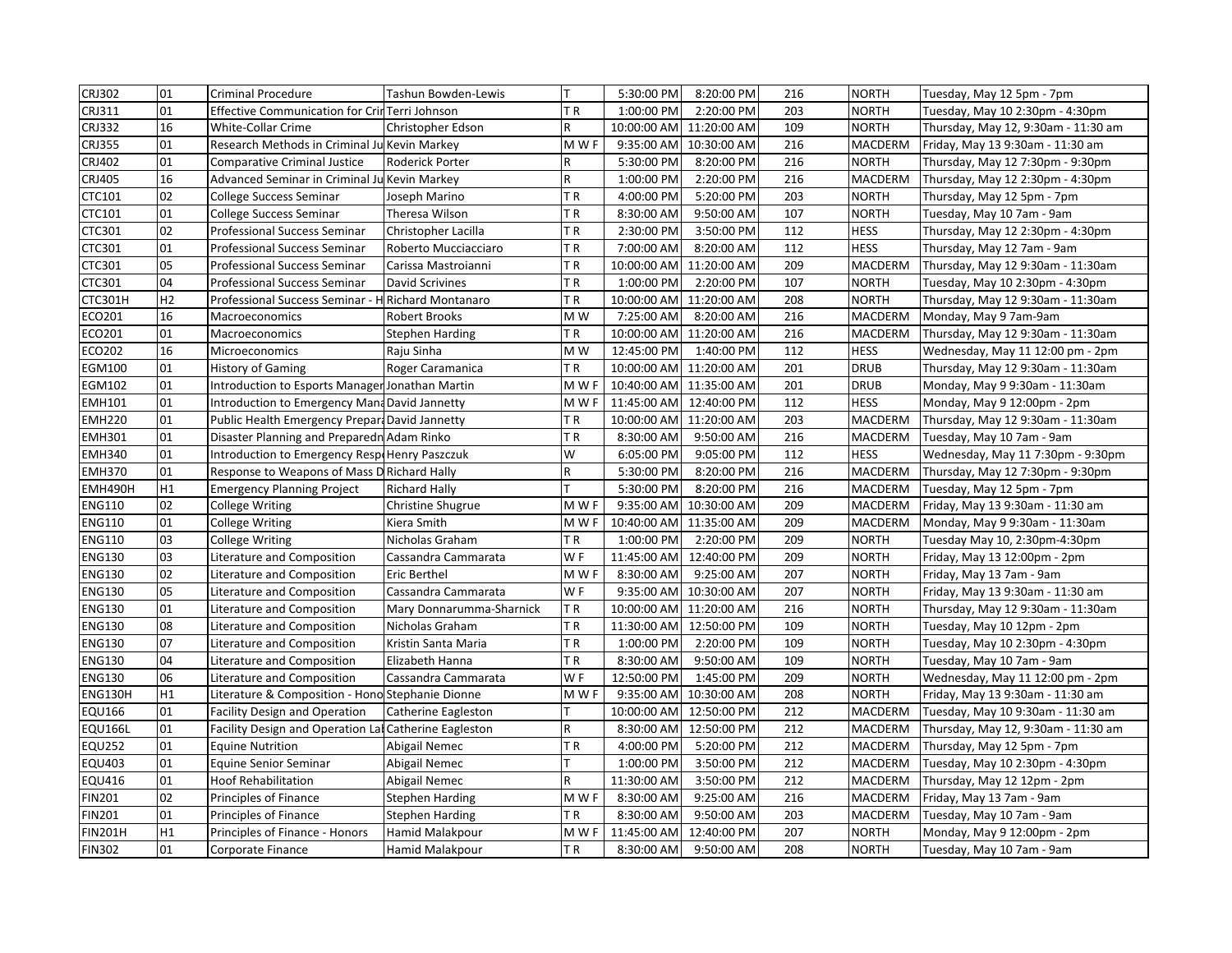| <b>FIN403</b>  | 16  | <b>Investment Management</b>                         | Hamid Malakpour       | M W         | 6:05:00 PM              | 7:20:00 PM              | 203          | <b>MACDERM</b> | Monday, May 9 7:30pm - 9:30pm       |
|----------------|-----|------------------------------------------------------|-----------------------|-------------|-------------------------|-------------------------|--------------|----------------|-------------------------------------|
| FIN411         | 01  | International Financial Managem Mario DiMichele      |                       | ΤR          | 8:30:00 AM              | 9:50:00 AM              | 209          | <b>MACDERM</b> | Tuesday, May 10 7am - 9am           |
| <b>FIN460</b>  | 13  | Internship in Finance                                | Hamid Malakpour       | F.          | 12:00:00 PM             | 1:00:00 PM              | $\mathbf{1}$ | <b>POST</b>    | Coordinate with instructor          |
| HIS101         | 01  | World Civilization I                                 | Terry Baney           | M W F       | 8:30:00 AM              | 9:25:00 AM              | 212          | <b>NORTH</b>   | Friday, May 13 7am - 9am            |
| HIS102         | 01  | World Civilization II                                | Terry Baney           | M W F       |                         | 9:35:00 AM 10:30:00 AM  | 212          | <b>NORTH</b>   | Friday, May 13 9:30am - 11:30 am    |
| <b>HIS102</b>  | 02  | World Civilization II                                | Terry Baney           | M W F       | 10:40:00 AM 11:35:00 AM |                         | 212          | <b>NORTH</b>   | Monday, May 9 9:30am - 11:30am      |
| <b>HIS202</b>  | 01  | United States History II                             | Terry Baney           | TR          | 8:30:00 AM              | 9:50:00 AM              | 212          | <b>NORTH</b>   | Tuesday, May 10 7am - 9am           |
| <b>HIS202H</b> | H1  | United States History II - Honors Louis Pacelli, Jr. |                       | ΤR          | 8:30:00 AM              | 9:50:00 AM              | 207          | <b>NORTH</b>   | Tuesday, May 10 7am - 9am           |
| <b>HRM201</b>  | 16  | Human Resource Management   A Santos                 |                       | M W         | 12:45:00 PM             | 1:40:00 PM              | 216          | <b>NORTH</b>   | Wednesday, May 11 12:00 pm - 2pm    |
| <b>HRM335</b>  | 01  | Organizational Behavior                              | Donald Kelly          | ΤR          | 2:30:00 PM              | 3:50:00 PM              | 203          | <b>NORTH</b>   | Thursday, May 12 2:30pm - 4:30pm    |
| <b>HSV101</b>  | 01  | Introduction to Human Services Armonda Valeriano     |                       | M W F       |                         | 9:35:00 AM 10:30:00 AM  | 107          | <b>HESS</b>    | Friday, May 13 9:30am - 11:30 am    |
| <b>HSV101</b>  | 02  | Introduction to Human Services   Jacqueline Ford     |                       | ΤR          | 4:00:00 PM              | 5:20:00 PM              | 103          | MACDERM        | Thursday, May 12 5pm - 7pm          |
| <b>HSV364</b>  | 01  | Human Behavior in the Social En Kristin McDonald     |                       | M W F       | 11:45:00 AM 12:40:00 PM |                         | 107          | <b>HESS</b>    | Monday, May 9 12:00pm - 2pm         |
| <b>HSV368</b>  | 01  | Crisis Intervention                                  | Kristin McDonald      | M           |                         | 10:40:00 AM 11:35:00 AM |              | <b>TRAURIG</b> | Coordinate with instructor          |
| <b>HSV400</b>  | 01  | Ethical and Legal Issues in Humal Fay Godbolt        |                       | TR          | 5:30:00 PM              | 6:50:00 PM              | 209          | <b>NORTH</b>   | Tuesday, May 12 5pm - 7pm           |
| <b>HSV450</b>  | 01  | Senior Seminar in Human ServiceArmonda Valeriano     |                       | TR          | 4:00:00 PM              | 5:20:00 PM              | 203          | MACDERM        | Thursday, May 12 5pm - 7pm          |
| <b>HSV460</b>  | 13  | Human Services Practicum                             | <b>Richard Feeney</b> |             |                         | 10:00:00 AM 11:20:00 AM | 212          | <b>NORTH</b>   | Tuesday, May 10 9:30am - 11:30 am   |
| <b>HSV461</b>  | 13  | Human Services Practicum                             | <b>Richard Feeney</b> |             |                         | 10:00:00 AM 11:20:00 AM | 212          | <b>NORTH</b>   | Tuesday, May 10 9:30am - 11:30 am   |
| <b>IBA301</b>  | 01  | Principles of International Busine Hamid Malakpour   |                       | TR          |                         | 11:30:00 AM 12:50:00 PM | 203          | <b>MACDERM</b> | Tuesday, May 10 12pm - 2pm          |
| LAW101         | 16  | Introduction to Law                                  | Paul Vallillo         |             |                         | 11:30:00 AM 12:50:00 PM | 107          | <b>NORTH</b>   | Tuesday, May 10 12pm - 2pm          |
| LAW101H        | H16 | Introduction to Law - Honors                         | Linda Latimer         | R           |                         | 11:30:00 AM 12:50:00 PM | 208          | <b>HESS</b>    | Tuesday May 10, 12pm-2pm            |
| LAW201         | 16  | Real Estate Law and Practice                         | Paul Vallillo         | т           |                         | 10:00:00 AM 11:20:00 AM | 112          | <b>NORTH</b>   | Tuesday, May 10 9:30am - 11:30 am   |
| LAW203         | 16  | Civil Litigation Practice                            | Linda Latimer         | M W         |                         | 11:45:00 AM 12:40:00 PM | 203          | <b>NORTH</b>   | Monday, May 9 12:00pm - 2pm         |
| LAW204         | 16  | Business Law I                                       | Nancy Kinsella        | R           | 4:00:00 PM              | 5:20:00 PM              | 107          | <b>NORTH</b>   | Thursday, May 12 5pm - 7pm          |
| <b>LAW204</b>  | 18  | <b>Business Law I</b>                                | Scott Smith           |             |                         | 8:30:00 AM 9:50:00 AM   | 103          | <b>MACDERM</b> | Tuesday, May 10 7am - 9am           |
| LAW204         | 17  | Business Law I                                       | Linda Latimer         | $\mathsf R$ |                         | 10:00:00 AM 11:20:00 AM | 112          | <b>NORTH</b>   | Monday May 9, 5pm-7pm               |
| LAW206         | 16  | <b>Business Law II</b>                               | Linda Latimer         | M W         |                         | 10:40:00 AM 11:35:00 AM | 209          | <b>NORTH</b>   | Monday, May 9 9:30am - 11:30am      |
| <b>MAT105</b>  | 16  | Quantitative Methods                                 | Vivian Simmons        | M W         |                         | 9:35:00 AM 10:30:00 AM  | 112          | <b>HESS</b>    | Wednesday, May 11 9:30am - 11:30am  |
| <b>MAT120</b>  | 01  | College Algebra                                      | Androkli Londo        | M W F       | 8:30:00 AM              | 9:25:00 AM              | 107          | <b>HESS</b>    | Friday, May 13 7am - 9am            |
| <b>MAT120</b>  | 04  | College Algebra                                      | Androkli Londo        | M W F       | 7:25:00 AM              | 8:20:00 AM              | 107          | <b>HESS</b>    | Monday, May 9 7am-9am               |
| <b>MAT120</b>  | 03  | College Algebra                                      | Androkli Londo        | TR          |                         | 11:30:00 AM 12:50:00 PM | 216          | <b>HESS</b>    | Tuesday, May 10 12pm - 2pm          |
| <b>MAT171</b>  | 16  | Calculus I                                           | Christian Kafoglis    |             | 1:00:00 PM              | 2:20:00 PM              | 208          | <b>NORTH</b>   | Tuesday, May 10 2:30pm - 4:30pm     |
| <b>MAT220</b>  | 03  | Statistics I                                         | Tiziana Rodrigues     | ΤR          | 4:00:00 PM              | 5:20:00 PM              | 216          | <b>HESS</b>    | Thursday, May 12 5pm - 7pm          |
| <b>MAT220</b>  | 01  | Statistics I                                         | Christopher Carbone   | TR          | 7:00:00 AM              | 8:20:00 AM              | 216          | <b>HESS</b>    | Thursday, May 12 7am - 9am          |
| <b>MAT220</b>  | 02  | Statistics I                                         | Christopher Carbone   | TR          | 8:30:00 AM              | 9:50:00 AM              | 216          | <b>HESS</b>    | Tuesday, May 10 7am - 9am           |
| <b>MAT220</b>  | 16  | Statistics I                                         | Christopher Carbone   | M W         | 12:45:00 PM             | 1:40:00 PM              | 216          | <b>HESS</b>    | Wednesday, May 11 12:00 pm - 2pm    |
| MAT220H        | H16 | <b>Statistics I - Honors</b>                         | Vivian Simmons        | M W         |                         | 10:40:00 AM 11:35:00 AM | 109          | <b>HESS</b>    | Monday, May 9 9:30am - 11:30am      |
| <b>MAT230</b>  | 16  | <b>Finite Analysis</b>                               | Christian Kafoglis    |             | 2:30:00 PM              | 3:50:00 PM              | 209          | MACDERM        | Tuesday, May 10 2:30pm - 4:30pm     |
| <b>MAT375</b>  | 01  | Differential Equations                               | Christopher Carbone   | ΤR          |                         | 10:00:00 AM 11:20:00 AM | 109          | <b>HESS</b>    | Thursday, May 12 9:30am - 11:30am   |
| <b>MGT105</b>  | 01  | Principles of Management                             | A Santos              | M W F       | 10:40:00 AM 11:35:00 AM |                         | 216          | <b>NORTH</b>   | Monday, May 9 9:30am - 11:30am      |
| <b>MGT105</b>  | 02  | Principles of Management                             | <b>Terrence Simon</b> | TR.         | 1:00:00 PM              | 2:20:00 PM              | 209          | <b>MACDERM</b> | Thursday, May 12 12pm - 2pm         |
| <b>MGT105</b>  | 16  | Principles of Management                             | Stephanie Caban       | R           |                         | 10:00:00 AM 11:20:00 AM | 212          | <b>NORTH</b>   | Thursday, May 12, 9:30am - 11:30 am |
| <b>MGT203</b>  | 16  | Foundations of Leadership                            | Lee Marcoux           | M W         |                         | 9:35:00 AM 10:30:00 AM  | 103          | MACDERM        | Wednesday, May 11 9:30am - 11:30am  |
| <b>MGT221</b>  | 16  | Entrepreneurship, Creativity and Terrence Simon      |                       | M W         | 12:45:00 PM             | 1:40:00 PM              | 207          | <b>NORTH</b>   | Wednesday, May 11 12:00 pm - 2pm    |
| <b>MGT435</b>  | 11  | Independent Study in Managem A Santos                |                       |             |                         | 9:00:00 AM 9:50:00 AM   | 112          | <b>NORTH</b>   | Coordinate with instructor          |